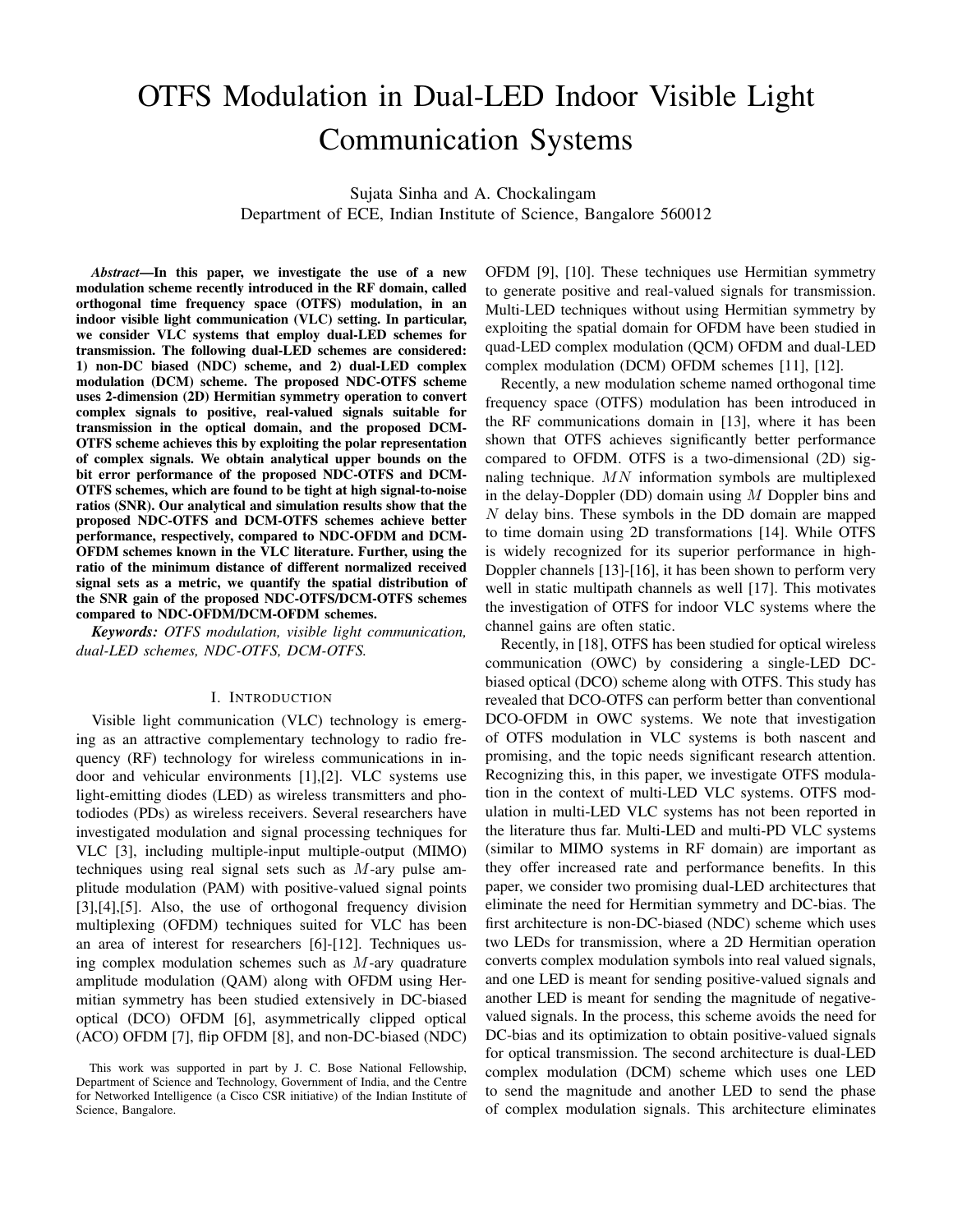the need for both Hermitian operation and DC-bias. Our new contributions in this paper can be summarized as follows.

- We propose NDC-OTFS and DCM-OTFS schemes for VLC systems and obtain analytical upper bounds on the bit error performance of the proposed schemes. The bounds are found to be tight at high signal-to-noise ratios (SNR).
- Our analytical and simulation results show that the proposed NDC-OTFS and DCM-OTFS schemes achieve better performance, respectively, compared to NDC-OFDM and DCM-OFDM schemes known in the VLC literature.
- Using the ratio of the minimum distance of different normalized received signal sets as a metric, we quantify the spatial distribution of the SNR gain/loss of the proposed NDC-OTFS/DCM-OTFS schemes compared to the NDC-OFDM/DCM-OFDM schemes.

*Notations:* We have used x, x, and **X** to denote scalar, vector and matrix, respectively. Also,  $\mathbf{F}_M = \begin{cases} \frac{1}{\sqrt{2}} \end{cases}$  $\frac{1}{\overline{M}}e^{2\pi j\frac{ml}{\overline{M}}}$  $\bigg\}_{m,l=1}^{M-1}$  $m,l=0$ and  ${\bf F}_{M}^{H}$  denote the M-point DFT and IDFT matrices, respectively.

The rest of the paper is organized as follows. The indoor VLC system model is presented in Sec II. The proposed NDC-OTFS and DCM-OTFS schemes are presented in Sec. III. Performance analysis and simulation results are presented in Secs. IV and V. Conclusions are presented in Sec. VI.

# II. INDOOR VLC SYSTEM MODEL

We consider an indoor VLC system with  $N_t$  transmitting LEDs and  $N_r$  receiving PDs in a room of dimension 5m  $\times$  5m  $\times$  3.5m as shown in Fig. 1. The LEDs are placed 0.5m below the ceiling and the PDs are placed 0.8m above the ground on a table. Each LED is either OFF or emits some intensity whose magnitude is based on the complex modulated symbol sent in each channel use. The proposed NDC-OTFS and DCM-OTFS schemes are block transmission schemes that employ multiple channel uses (say,  $T$  channel uses) for transmission. Let  $X$ denote the  $N_t \times T$  transmit matrix, given by ith each internal methods in the space of the contents of the contents of the area of the points.<br>
We propose the energy definition and DCM contents of the points of the energy of the contents of the points of the points

$$
\mathbf{X} = \begin{bmatrix} x[1,1] & x[1,2] & \cdots & x[1,T] \\ x[2,1] & x[2,2] & \cdots & x[2,T] \\ \vdots & \vdots & \ddots & \vdots \\ x[N_t,1] & x[N_t,2] & \cdots & x[N_t,T] \end{bmatrix},
$$
(1)

where  $x[i, t]$  denotes the intensity of light transmitted by the *i*th LED in the  $t$ th channel use. We assume the LEDs to have Lambertian radiation pattern [19]. We consider a static channel with line-of-sight (LOS) paths between the LEDs and the PDs. The channel matrix **H** is of the order  $N_r \times N_t$ , whose  $(i, j)$ th element  $h_{ij}$  is the LOS channel gain between the jth LED and ith PD, which is given by [1]

$$
h_{ij} = \frac{n+1}{2\pi} \cos^n \phi_{ij} \cos \theta_{ij} \frac{A}{d_{ij}^2} \text{rect}\left(\frac{\theta_{ij}}{FOV}\right), \quad (2)
$$

where  $n$  is the mode number of the LED radiation pattern,  $\phi_{ij}$  is the angle of emergence from the jth LED towards the



Fig. 1: Indoor VLC system setup. A cross represents an LED and a dot represents a PD.



Fig. 2: Location of the transmitter LEDs and the receiver PDs.

the jth LED and the ith PD,  $\theta_{ij}$  is the angle of incidence at the *i*th LED from the *j*th LED,  $FOV$  is the field-of-view of the PD, and  $rect(x) = 0$ , for all  $|x| > 1$ , where  $|\cdot|$  represents the absolute value operator or cardinality of a set. The mode number is given by  $n = \frac{-\ln(2)}{\ln \cos \Phi}$  $\frac{-\ln(2)}{\ln \cos \Phi_{\frac{1}{2}}}$ , where  $\Phi_{\frac{1}{2}}$  is the half power semi-angle of the LED.

Assuming perfect channel knowledge and synchronisation at the receiver, the  $N_r \times T$  received signal matrix Y can be written as

$$
Y = rHX + N,\t(3)
$$

where  $r$  is the responsivity of the PD in Amps/Watt and N is the  $N_r \times T$  noise matrix. Each element in N is real valued additive white Gaussian noise (AWGN) with zero mean and variance  $\sigma^2 = \sigma_{shot}^2 + \sigma_{thermal}^2$ , where  $\sigma_{shot}^2$  is the shot noise variance and  $\sigma_{thermal}^2$  is the thermal noise variance [20],[4]. The average SNR is given by  $\bar{\gamma} = \frac{r^2}{\sigma^2 N}$  $\frac{r^2}{\sigma^2 N_r}\sum_{i=1}^{N_r} \mathbb{E}[|{\bf h}_i{\bf X}|^2],$ where  $\mathbf{h}_i$  is the *i*th row of **H**.

The proposed NDC-OTFS and DCM-OTFS schemes (presented in the next section) use two transmit LEDs (i.e.,  $N_t = 2$ ). These LEDs are placed 0.5 m below the ceiling of the room as shown in Fig. 2(a), where the distance between the the room as shown in Fig. 2(a), where the distance between the LEDs is given by  $\sqrt{2}d_{tx}$ . The placement of the receiver is as shown in Fig 2(b). The coordinate of the receiver location on the receiver plane (surface of the table which is 0.8 m above the ground) is denoted by  $(X_R, Y_R)$ . The receiver is assumed to have  $N_r = 4$  PDs placed at the corners of a square of side  $d_{rx}$  and center  $(X_R, Y_R)$ . We will vary the location of the receiver in the receiver plane and obtain the spatial distribution of the system performance.

# III. PROPOSED NDC-OTFS AND DCM-OTFS SCHEMES

In this section, we present the proposed NDC-OTFS and DCM-OTFS schemes.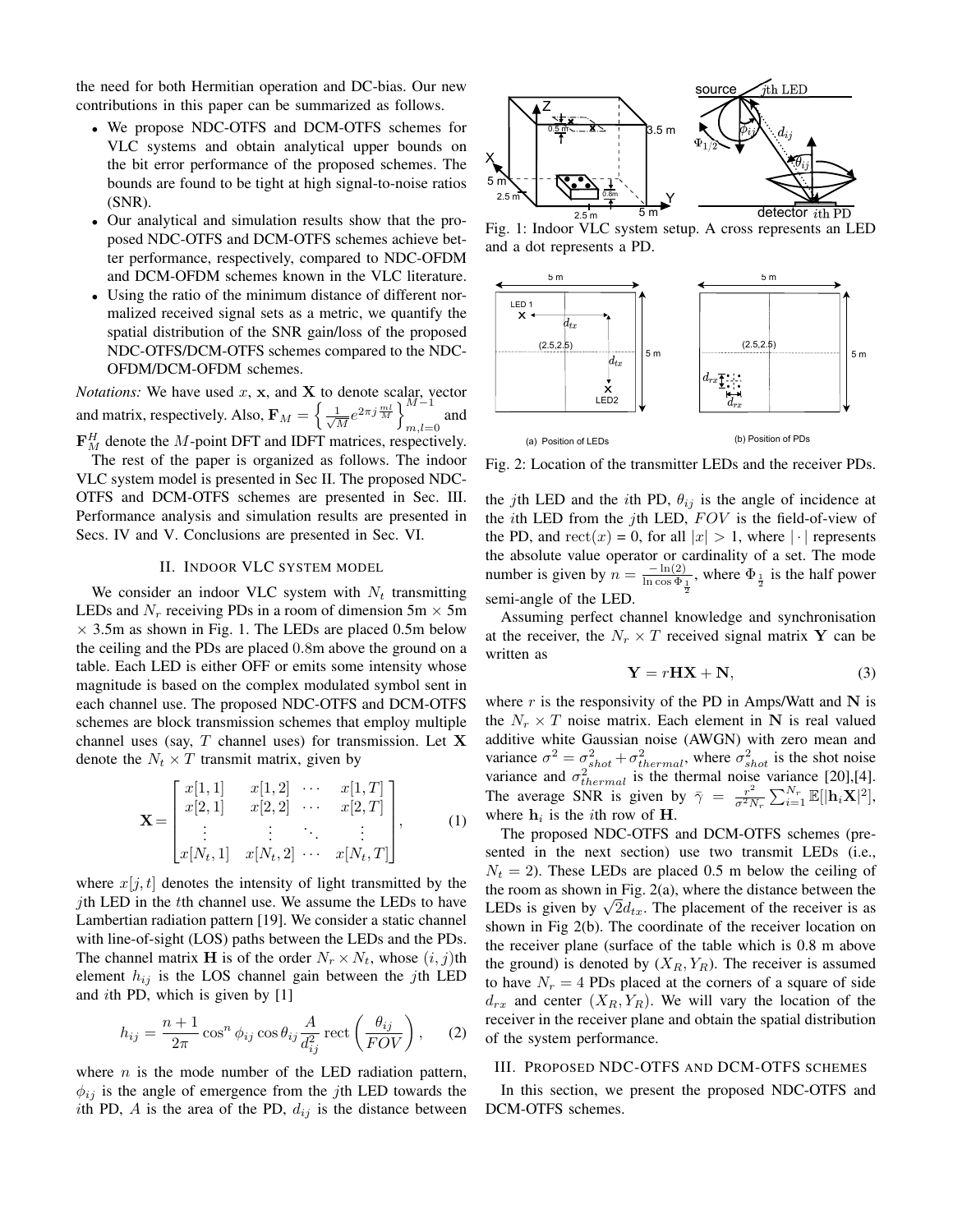

Fig. 3: Proposed NDC-OTFS scheme.

# *A. Proposed NDC-OTFS scheme*

The block diagram of the proposed NDC-OTFS scheme is shown in Fig. 3.  $N(\frac{M}{2} - 1) \log_2 |A|$  information bits are mapped to  $N(\frac{M}{2}-1)$  modulation symbols from a modulation alphabet A (e.g., QAM/PSK), where |A| is the alphabet size. These information symbols, denoted by  $x[k, l]$ ,  $k =$  $0, 1, \dots, N-1, l = 1, \dots, \frac{M}{2} - 1$ , are populated in a matrix  $\mathbf{X}_{in}$  of size  $N \times \left(\frac{M}{2} - 1\right)$  in the DD domain. The matrix  $\mathbf{X}_{in}$  is converted into a matrix  $X'$  in the time-frequency (TF) domain using  $N \times (M/2 - 1)$ -point (2D) inverse symplectic finite Fourier transform (ISFFT) operation. The  $(n, m)$ th element in  $\mathbf{X}'$ , denoted by  $X'[n.m]$ , is given by

$$
X'[n,m] = \frac{2}{(M-2)N} \sum_{k=0}^{N-1} \sum_{l=0}^{M/2-2} x[k,l] e^{j2\pi \left(\frac{nk}{N} - \frac{2ml}{M-2}\right)},\tag{4}
$$

where  $n = 0, 1, \dots, N - 1$  and  $m = 1, \dots, (\frac{M}{2} - 1)$ . A 2D Hermitian symmetry operation is then carried out on  $X'$  to obtain the output matrix **X** of size  $N \times M$  as

$$
\bar{\mathbf{X}} = \begin{bmatrix} 0 & X'[1,1] & \cdots & X'[1, \frac{M}{2} - 1] & 0 & X'^*[1, \frac{M}{2} - 1] & \cdots & X'^*[1,1] \\ 0 & X'[2,1] & \cdots & X'[2, \frac{M}{2} - 1] & 0 & X'^*[2, \frac{M}{2} - 1] & \cdots & X'^*[2,1] \\ \vdots & \vdots & \ddots & \vdots & \vdots & \ddots & \vdots & \vdots \\ 0 & X'[N,1] & \cdots & X'[N, \frac{M}{2} - 1] & 0 & X'^*[N, \frac{M}{2} - 1] & \cdots & X'^*[N,1] \end{bmatrix}.
$$

The above Hermitian symmetry operation is carried out in order to ensure the output of the subsequent Heisenberg transform to be real and bipolar. The TF domain complex matrix  $\bar{\mathbf{X}}$  is converted into a real matrix  $\bar{\mathbf{S}}$  of size  $N \times M$  in the time domain through  $N \times M$  point Heisenberg transform using  $M$ -point IDFT [16], as

$$
\bar{\mathbf{S}} = \sqrt{M}\mathbf{F}_{M}^{H}\bar{\mathbf{X}}^{T},\tag{5}
$$

The  $(n, m)$ th element of  $\overline{S}$ , denoted by  $\overline{S}[n, m]$ , is given by

$$
\bar{S}[n,m] = \frac{1}{\sqrt{M}} \sum_{m=0}^{M-1} \bar{X}[n,m] e^{j2\pi \frac{ml}{M}}.
$$
 (6)

The matrix  $\bar{S}$  is then converted into an  $NM$ -sized vector s through parallel-to-serial (P/S) conversion, and a cyclic prefix (CP) is added. The positive and negative elements in s are separated using a polarity separator. The output of the polarity

separator are two  $NM$ -sized row vectors  $s^+$  and  $s^-$ . Denoting the kth elements of s, s<sup>+</sup>, and s<sup>-</sup> as  $s(k)$ ,  $s^+(k)$ , and  $s^-(k)$ , respectively,  $s^+(k)$ s and  $s^-(k)$ s are obtained as follows: 1)  $s^+(k) = s(k)$  if  $s(k) > 0$  and  $s^+(k) = 0$  if  $s(k) \le 0$ , and 2)  $s^-(k) = -s(k)$  if  $s(k) \leq 0$  and  $s^-(k) = 0$  if  $s(k) > 0$ . The s<sup>+</sup> and s<sup>-</sup> vectors drive the LED1 and LED2, respectively. Note that due to the polarity separation operation above, at any given channel use, only one of the LEDs is on and the other LED is off, and there is no need for DC bias. Also, the simultaneous transmission of  $s^+$  and  $s^-$  vectors from LED1 and LED2 can be viewed as the transmission of a  $2 \times MN$ matrix given by

$$
\mathbf{S} = \begin{bmatrix} \mathbf{s}^+ \\ \mathbf{s}^- \end{bmatrix} . \tag{7}
$$

It can be seen that  $N(\frac{M}{2}-1)$  symbols from the alphabet A are sent in MN channel uses in this scheme. Therefore, the achieved rate in bits per channel use (bpcu) is given by

$$
\eta_{\text{ndc-otts}} = \frac{M-2}{2M} \log_2 |\mathbb{A}| \text{ bpcu.}
$$
 (8)

Let Y denote the  $N_r \times MN$  received signal matrix at the receiver corresponding to the transmit signal matrix S. Then, Y can be written as

$$
Y = rHS + W, \tag{9}
$$

where H is the  $N_r \times 2$  MIMO VLC channel matrix, W is the  $N_r \times MN$  noise matrix, and r is the responsivity. Let S denote the set of all possible NDC-OTFS transmit signal matrices. The maximum likelihood (ML) decision rule can then be written as

$$
\hat{\mathbf{S}}_{ML} = \underset{\mathbf{S} \in \mathbb{S}}{\operatorname{argmin}} ||\mathbf{Y} - r\mathbf{H}\mathbf{S}||^2. \tag{10}
$$

The s vector corresponding to the detected matrix  $\hat{S}_{ML}$  is converted into matrix  $\hat{\bar{S}}$  of size  $N \times M$  after removing the CP and serial-to-parallel (S/P) conversion. The matrix  $\tilde{\tilde{S}}$  is then converted into TF domain matrix  $\hat{\tilde{\mathbf{X}}}$  of size  $N \times M$  using Wigner transform as

$$
\hat{\bar{\mathbf{X}}} = \frac{1}{\sqrt{M}} \mathbf{F}_M \hat{\bar{\mathbf{S}}},\tag{11}
$$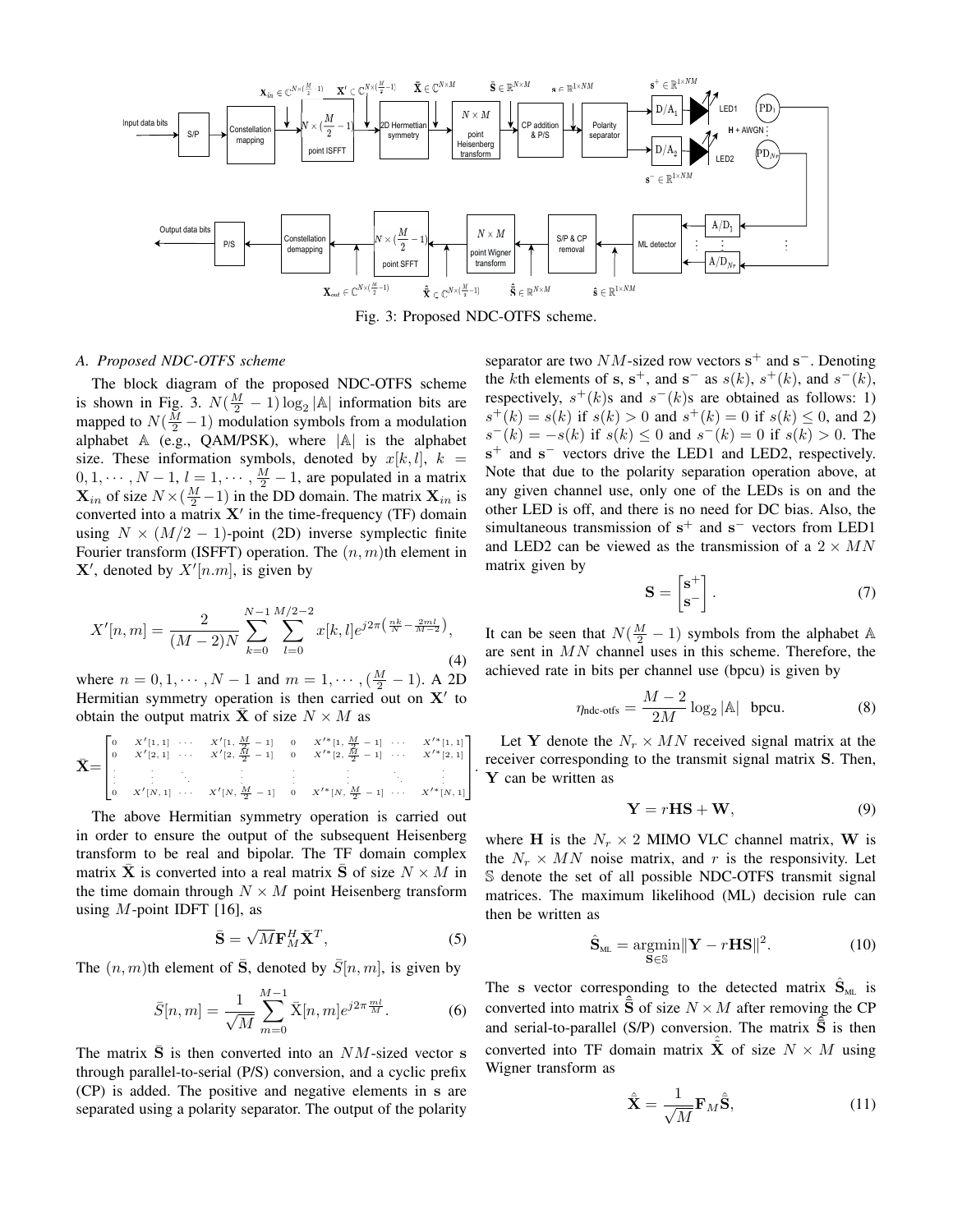

Fig. 4: Proposed DCM-OTFS scheme.

From  $\hat{\mathbf{X}}$ , we take columns 1 to  $M/2$  and perform  $N(\frac{M}{2} -$ 1)-point SFFT operation to form a matrix  $\mathbf{X}_{out}$ . The  $(k, l)$ th LED2, respectively, can be viewed together as the transmission element of  $\mathbf{X}_{out}$  is denoted by  $\hat{x}[k,l], k = 0, \cdots, N-1$ , of a  $2 \times NM$  matrix **S**, given by  $l = 1, \dots, \frac{M}{2} - 2$ , and is given by

$$
\hat{x}[k,l] = \sum_{n=0}^{N-1} \sum_{m=0}^{M/2-1} \hat{\bar{X}}[n,m] e^{-j2\pi \left(\frac{nk}{N} - \frac{2ml}{M-2}\right)}.
$$
 (12)

The  $\hat{x}[k, l]$ s are mapped to the nearest symbols in A which are demapped to the corresponding information bits.

# *B. Proposed DCM-OTFS scheme*

The NDC-OTFS scheme proposed in the previous subsection has the advantage of no DC bias. It achieved this advantage through the use of dual LEDs and 2D Hermitian symmetry operation. The Hermitian symmetry operation, however, resulted in rate loss. In this subsection, we propose DCM-OTFS scheme which does not need Hermitian symmetery operation, and hence there is no rate loss. This scheme exploits the polar representation of complex signals. It uses two LEDs, one LED to transmit the amplitude and the other LED to transmit the phase of the OTFS modulated complex signals. Therefore, there is no need for DC bias as well.

The block diagram of the proposed DCM-OTFS scheme is shown in Fig. 4. Here,  $NM \log_2 |\mathbb{A}|$  bits are first mapped into  $NM$  symbols from modulation alphabet  $A$ . These information symbols are populated in a  $N \times M$ -sized matrix  $\mathbf{X}_{in}$  in the DD domain, which is passed through  $N \times M$  point ISFFT operation to obtain the signal matrix  $\bar{X}$  in the TF domain. This TF domain signal matrix is converted into the matrix  $\overline{S}$ in the time domain using Heisenberg transform.

The matrix  $S$  is then converted into vector s by P/S conversion and adding CP. The vector s consists of complex elements, whose magnitudes and phases are transmitted through LED1 and LED2, respectively, as follows. Let the kth element of vector s be denoted by  $s_k$ . Then,  $s_k$  can be represented in polar form as  $r_k e^{j\phi_k}$ , where

$$
r_k = |s_k|, \quad r_k \in \mathbb{R}^+
$$
  
\n
$$
\phi_k = \arg(s_k), \quad \phi_k \in [0, 2\pi).
$$
\n(13)

The  $r<sub>k</sub>$ s and  $\phi<sub>k</sub>$ s are transmitted through LED1 and LED2, respectively. The simultaneous transmission of vectors  $r =$ 

 $[r_1 \ r_2 \ ... \ r_{MN}]$  and  $\phi = [\phi_1 \ \phi_2 \ ... \ \phi_{MN}]$  from LED1 and

$$
\mathbf{S} = \begin{bmatrix} \mathbf{r} \\ \boldsymbol{\phi} \end{bmatrix} . \tag{14}
$$

As can be seen, in this scheme,  $NM$  information symbols are sent in NMchannel uses. Therefore, the achieved rate in this scheme is given by

$$
\eta_{\text{dem-otts}} = \log_2 |\mathbb{A}| \quad \text{bpcu.} \tag{15}
$$

At the receiver, inverse operations as shown in Fig. 4 are carried out to recover the information bits.

#### IV. PERFORMANCE ANALYSIS

In this section, we obtain the upper bound on the bit error rate (BER) performance of the proposed schemes and a normalized minimum distance metric to compare the performance of different schemes.

## *A. Upper bound on BER*

Consider the system model in (9) and the corresponding ML decision rule in (10). Normalizing the elements of the noise matrix to variance one, (9) can be written in the form

$$
\mathbf{Y} = -\frac{r}{\sigma} \mathbf{H} \mathbf{S} + \mathbf{W},\tag{16}
$$

The ML decision rule in (10) can be simplified as

$$
\hat{\mathbf{S}}_{ML} = \underset{\mathbf{S} \in \mathbb{S}}{\operatorname{argmin}} \left( \frac{r}{\sigma} \|\mathbf{H}\mathbf{S}\|^2 - 2\mathbf{Y}^T \mathbf{H}\mathbf{S} \right). \tag{17}
$$

Let  $S_1$  and  $S_2$  denote two transmit signal matrices. The pairwise error probability (PEP) of giving a decision in favor of  $S_2$  when  $S_1$  was transmitted can be written as [12]:

$$
PEP\left(\mathbf{S}_{1} \rightarrow \mathbf{S}_{2} \mid \mathbf{H}\right) = Q\left(\frac{r}{2\sigma} \left\| \mathbf{H}\left(\mathbf{S}_{2} - \mathbf{S}_{1}\right) \right\| \right). \tag{18}
$$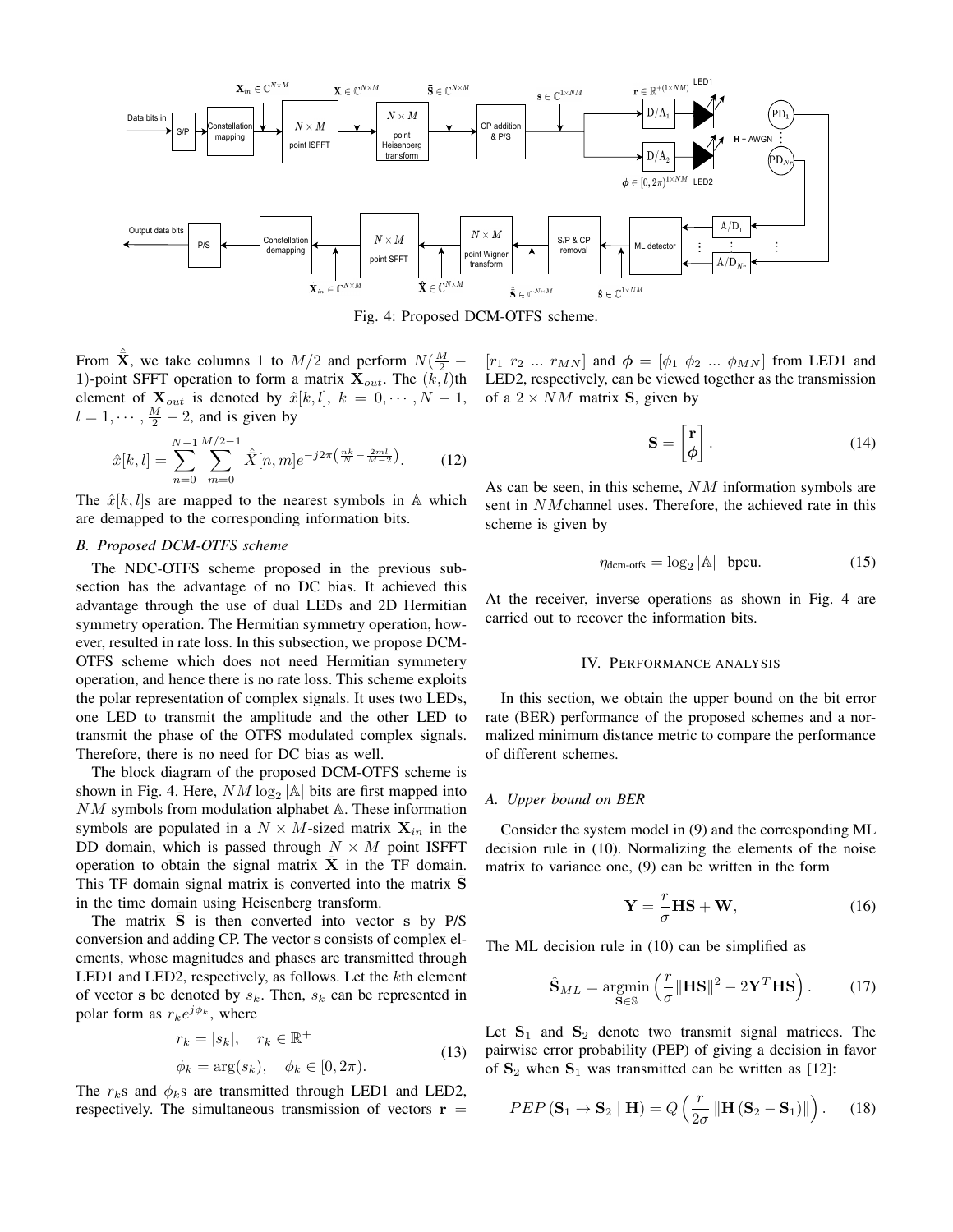An upper bound on the BER can be obtained using union bound as

$$
p_e \leq \frac{1}{|\mathbb{S}|MN} \sum_{i=1}^{|\mathbb{S}|} \sum_{j=1, i \neq j}^{|\mathbb{S}|-1} PEP\left(\mathbf{S}_i \to \mathbf{S}_j \mid \mathbf{H}\right) \frac{d\left(\mathbf{S}_i, \mathbf{S}_j\right)}{\eta}
$$

$$
= \frac{1}{|\mathbb{S}|MN} \sum_{i=1}^{|\mathbb{S}|} \sum_{j=1, i \neq j}^{|\mathbb{S}|-1} Q\left(\frac{r}{2\sigma} \left\| \mathbf{H}\left(\mathbf{S}_j - \mathbf{S}_i\right) \right\|\right) \frac{d\left(\mathbf{S}_i, \mathbf{S}_j\right)}{\eta},\tag{19}
$$

where  $d(\mathbf{S}_i, \mathbf{S}_j)$  is the Hamming distance between bit mappings corresponding to the signal matrices  $S_i$  and  $S_j$ , and  $\eta$ is the achieved rate of the system.

## *B. Normalized minimum distance of received signal sets*

Here, we obtain a metric based on the ratio of the normalized minimum distances of the received signal sets of different schemes in order to compare their performance. We use this metric to assess the relative high-SNR performance of difference schemes. Suppose  $\mathbb{S}_{tx} = \{ \mathbf{S}_1, \mathbf{S}_2, \cdots, \mathbf{S}_K \}$  is the set of all possible transmit signal matrices of a particular scheme, where K is the size of the signal set. Let  $\mathbb{S}_{rx}$  =  ${H}S_1, HS_2, \cdots, HS_K$  be the corresponding received signal set in the absence of noise for a given H. The matrices in the set  $\mathbb{S}_{rx}$  are normalized by the average received signal power to obtain the normalized received signal set  $\tilde{\mathbb{S}}_{rx}$  as  $\tilde{\mathbb{S}}_{rx} = {\{\tilde{\mathbf{Y}}_1,\tilde{\mathbf{Y}}_2,\cdots,\tilde{\mathbf{Y}}_K\}}$ , where

$$
\tilde{\mathbf{Y}}_{i} = \frac{\mathbf{H}\mathbf{S}_{i}}{\sqrt{\frac{1}{KN_{r}MN}\sum_{i=1}^{K}||\mathbf{H}\mathbf{S}_{i}||}^{2}}.
$$
 (20)

The minimum distance of the normalized received signal set  $\tilde{\mathbb{S}}_{rx}$  can be obtained as

$$
d_{\min, \mathbf{H}} = \min_{\tilde{\mathbf{Y}}_i, \tilde{\mathbf{Y}}_j \in \tilde{\mathbb{S}}_{rs}, i \neq j} \|\tilde{\mathbf{Y}}_i - \tilde{\mathbf{Y}}_j\|_2.
$$
 (21)

Suppose  $\mathbb{S}_{tx_1}$  and  $\mathbb{S}_{tx_2}$  are the transmit signal sets of two different schemes. For a given **H**, let  $d_{\min,\mathbf{H}}^{(1)}$  and  $d_{\min,\mathbf{H}}^{(2)}$  denote the minimum distances of their corresponding normalized received signal sets. Then, at high SNRs, the BER performance of scheme 1 with signal set  $\mathbb{S}_{tx_1}$  will be better than that of scheme 2 with signal set  $\mathbb{S}_{tx_2}$ , if  $d_{\min,\mathbf{H}}^{(1)} > d_{\min,\mathbf{H}}^{(2)}$ . The ratio of the minimum distances gives the SNR gap between their BER performance at high SNRs, i.e., the SNR gap in dB is given by

$$
SNR_{\text{gap}} = 20 \log \left( d_{\text{min}, \mathbf{H}}^{(1)} / d_{\text{min}, \mathbf{H}}^{(2)} \right). \tag{22}
$$

Using the above, we can capture the relative performance of different schemes at different spatial positions of the receiver across the room.

## V. RESULTS AND DISCUSSIONS

In this section, we present the analytical and simulation results on the BER performance of NDC-OTFS and DCM-OTFS in comparison with those of NDC-OFDM and DCM-OFDM. Performance comparison between NDC-OTFS and DCM-OTFS is also made. The simulation parameters used are summarized in Table I.

| Room        | Length                | 5m                     |
|-------------|-----------------------|------------------------|
|             | Width                 | 5m                     |
|             | Height                | $3.5 \text{ m}$        |
| Transmitter | Height from the floor | 3 <sub>m</sub>         |
|             | Number of LEDs, $N_t$ | $\overline{2}$         |
|             | Elevation             | $-90^\circ$            |
|             | Azimuth               | 0 <sup>o</sup>         |
|             | $\Phi_{1/2}$          | $60^{\circ}$           |
|             | Mode number, $n$      |                        |
|             | $d_{tx}$              | $1 \; \mathrm{m}$      |
| Receiver    | Height from the floor | $0.8~\mathrm{m}$       |
|             | Number of PDs, $N_r$  | 4                      |
|             | Elevation             | $90^{\circ}$           |
|             | Azimuth               | $\overline{0^{\circ}}$ |
|             | Responsivity, $r$     | 0.4 Amps/Watt          |
|             | <b>FOV</b>            | $85^\circ$             |
|             | $a_{rx}$              | $0.1~\mathrm{m}$       |

TABLE I: System parameters used in the simulations.



Fig. 5: BER performance of NDC-OTFS ( $M = 2$ ,  $N = 4$ , 4-QAM, 0.5 bpcu) and NDC-OFDM ( $M = 8$ , BPSK, 0.375 bpcu) with Rx located at (2.5,1.25).

# *A. NDC-OTFS/DCM-OTFS vs NDC-OFDM/DCM-OFDM*

Figure 5 shows the simulated BER performance of NDC-OTFS scheme with  $M = 2$  delay bins,  $N = 4$  Doppler bins, 4-QAM, and 0.5 bpcu rate. The performance of this scheme is compared with that of NDC-OFDM with  $M = 8$ subcarriers, BPSK, and 0.375 bpcu. The  $d_{tx}$  value used is 1 m. The  $(X_R, Y_R)$  coordinate of the receiver location is (2.5,1.25). The analytical upper bounds on the BER are also plotted for comparison. It can be seen that, as expected, the bounds are tight at high SNRs. It can also be seen that though NDC-OTFS has a higher rate of 0.5 bpcu (compared to 0.375 bpcu of NDC-OFDM), it achieves better performance compared to NDC-OFDM. For example, at a BER of 10<sup>-5</sup>, NDC-OTFS has an SNR gain of about 2.5 dB compared to NDC-OFDM.

Figure 6 shows the BER performance of DCM-OTFS with  $M = 2$ ,  $N = 4$ , BPSK, and 1 bpcu. The performance of DCM-OFDM with  $M = 8$ , BPSK, and 1 bpcu is also shown for comparison. The receiver is located at  $(2.5,1.25)$  and the  $d_{tx}$ value used is 1 m. It can be seen that DCM-OTFS outperforms DCM-OFDM by about 5 dB at  $10^{-5}$  BER.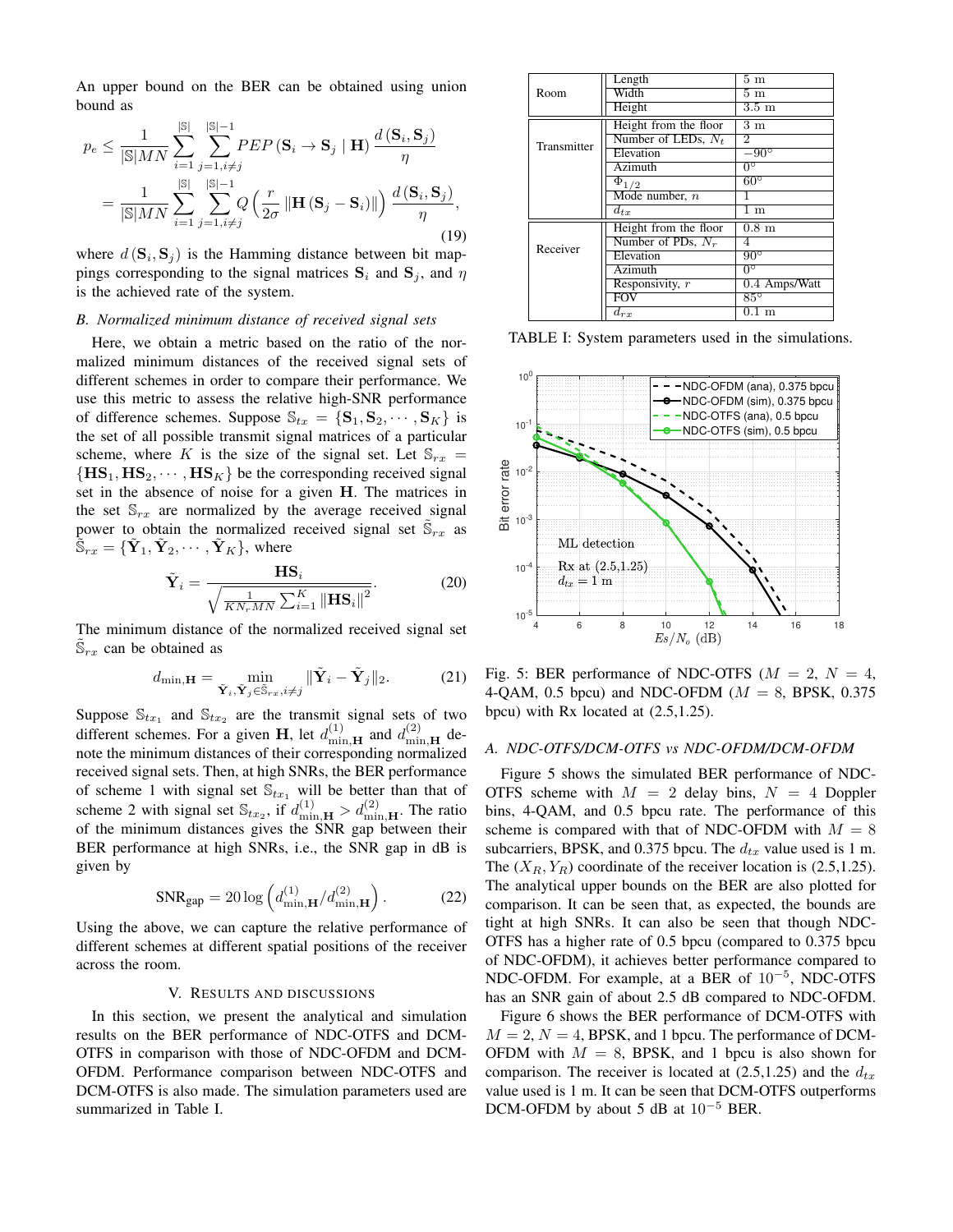

Fig. 6: BER performance of DCM-OTFS ( $M = 2$ ,  $M = 4$ , BPSK, 1 bpcu) and DCM-OFDM ( $M = 8$ , BPSK, 1 bpcu) Rx located at (2.5,1.25).



Fig. 7: Spatial distribution of relative normalized  $d_{\text{min}}$  of NDC-OTFS with 0.5 bpcu and NDC-OFDM with 0.375 bpcu.

## *B. Spatial distribution of relative performance*

In this subsection, we compare the spatial characterization of the achieved performance of the proposed schemes relative to NDC-OFDM and DCM-OFDM. As mentioned in the previous section, the scheme having a higher normalized  $d_{\min}$ value will have better BER performance in the high-SNR regime. We use this to analyze the relative performance of different schemes. Specifically, we plot the SNR gap between



Fig. 8: Spatial distribution of relative normalized  $d_{\text{min}}$  of DCM-OTFS with 1 bpcu and DCM-OFDM with 1 bpcu.

two schemes evaluated at different locations of the receiver across the room. For a given receiver location in the receiver plane (0.8 m above the floor), the SNR gap between the two schemes under comparison is computed using (22).

Figure 7 shows the plot of SNR gap (in dB) between NDC-OTFS scheme with 0.5 bpcu and NDC-OFDM scheme with 0.375 bpcu at various locations of the receiver across the room. The system parameters used are as given in Table I. The receiver is placed at a spatial resolution of 2.5 cm across the room. In Fig. 7, we observe that the SNR gap between the considered NDC-OTFS and NDC-OFDM schemes can be of positive or negative dB values across the room. A positive dB value of SNR gap at a receiver location implies that NDC-OTFS performs better than NDC-OFDM in that location. Such locations are marked in yellow color in the receiver plane. Likewise, a negative dB value implies NDC-OFDM performs better, and such locations are marked in blue color. The SNR gain of NDC-OTFS in Fig. 5 at  $10^{-5}$ BER at receiver location (2.5,1.25) corroborates with the SNR gap in favor of NDC-OTFS in Fig. 7 predicted by (22) at this location. It can also be seen that although the rate in NDC-OTFS scheme is high (0.5 bpcu) compared the rate in NDC-OFDM scheme (0.375 bpcu), NDC-OTFS performs better in 55% of the room (see the pie chart). Figure 8 shows a similar spatial performance comparison between DCM-OTFS and DCM-OFDM, both having 1 bpcu rate. We observe that there is positive SNR gap in favor of DCM-OTFS compared to DCM-OFDM in all the receiver locations across the room. Here again, the SNR gap predicted in favor of DCM-OTFS in Fig. 7 at receiver location (2.5,1.25) corroborates with the SNR gain of DCM-OTFS in Fig. 6 at  $10^{-5}$  BER in the same location.

## VI. CONCLUSIONS

We investigated the use of the recently introduced OTFS modulation in indoor multi-LED VLC systems. We proposed two dual-LED schemes, namely, NDC-OTFS and DCM-OTFS